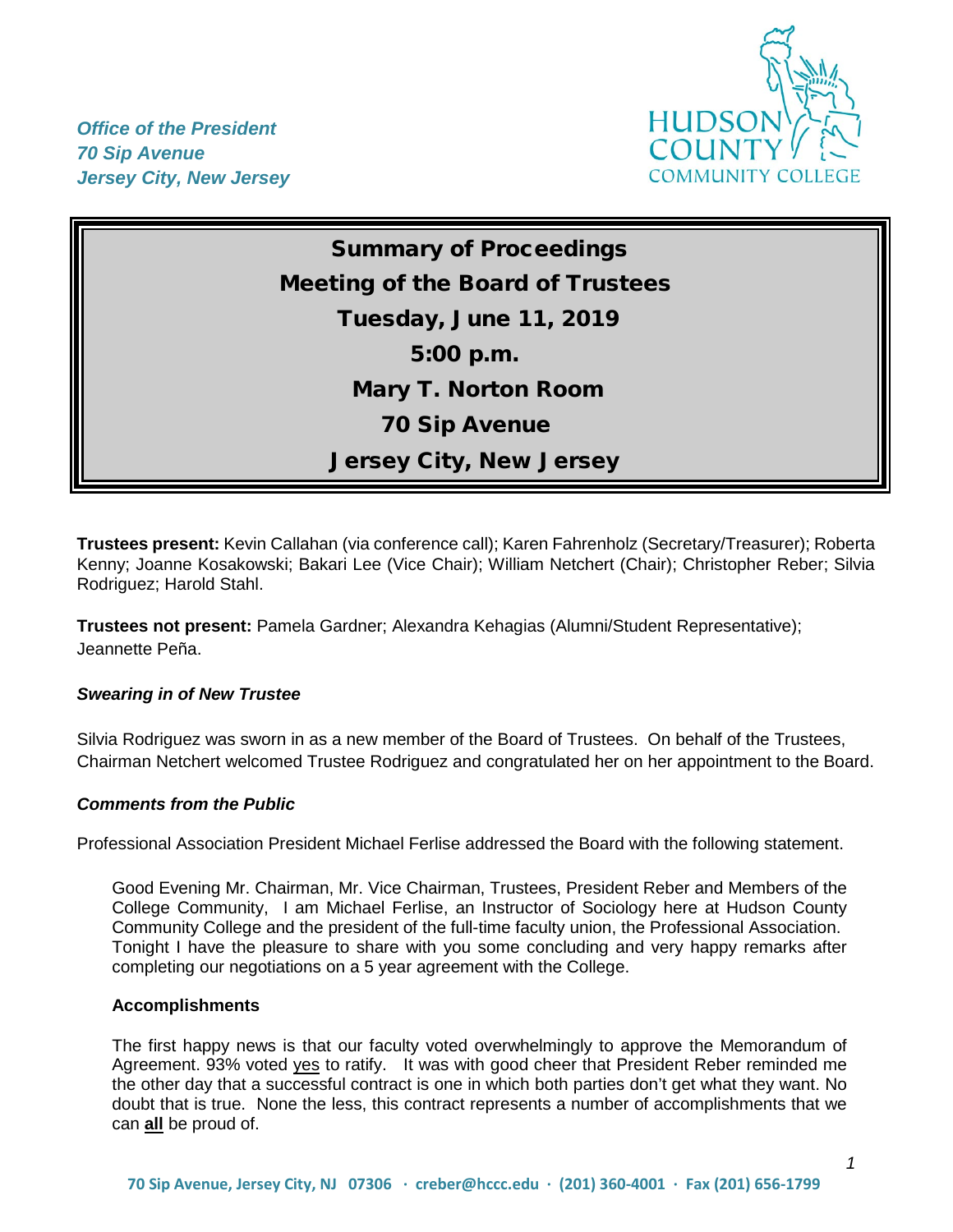The negotiation sessions themselves were, as President Reber assured us they would be; **Collegial**, **Professional** and **Collaborative**. Together, in that spirit, we resolved a number of long term problems that troubled our institution. We now have, for example:

- A new program for advising students.
- New procedures for the development and compensation of teaching Online classes.
- Promotion of faculty upon receipt of tenure a first at our college!
- Written agreements between faculty and administrators that will spell out mutual responsibilities, due dates and compensation for any non-teaching special assignments.
- Fiscal recognition of faculty's years of experience and service. Also a first at HCCC.
- Minimum starting salaries based on rank which increase each year of the contract in order to prevent minimum salaries from stagnating  $-$  another 1<sup>st</sup>.
- Significant salary increases each year that move us closer toward our shared goal of market parity with faculty at other nearby community colleges. Yet another first.
- A general commitment to a culture of assessment.
- As well as several other important contractual agreements.

That is an admirable achievement and testimony that working together in collaboration is far more productive than facing each other as hostile adversaries in a zero-sum game. I'll concur with Dr. Friedman's assessment that this agreement represents an historic achievement for our College. I would also add that the collaborative and respectful spirit of the process and a fresh sense of partnership represents a fundamentally new and healthier development in our College's culture and morale. Along with the union, President Reber deserves a great deal of credit for this rosy and productive outcome. He assured a skeptical and at times very angry faculty of his commitment to addressing long-term inequities, shared governance issues and low morale. The President, in fact, held true to his commitments and has earned our respect and confidence.

All our problems and inequities, however, have not been solved and we are not at parity with other nearby 2 year colleges. But this contract has made great strides and taken important initial steps in the right direction. For that we are thankful.

## **Unresolved Areas**

Before closing, I would like to briefly mention one of our central proposals – the use of a salary guide – that was rejected for this contract and why it remains so important to us.

Last semester we conducted an economic and statistical analysis that, among other things, revealed dramatic inconsistencies and inequities between our own HCCC faculty salaries.

Our new Memorandum of Agreement implements a patchwork of agreements – band-aids, if you will – that earnestly attempt to address these problems. But in the absence of a salary quide they remain piecemeal and cause their own unintended consequences and problems that are hard for us to resolve or justify to our members. We can – and must - do better!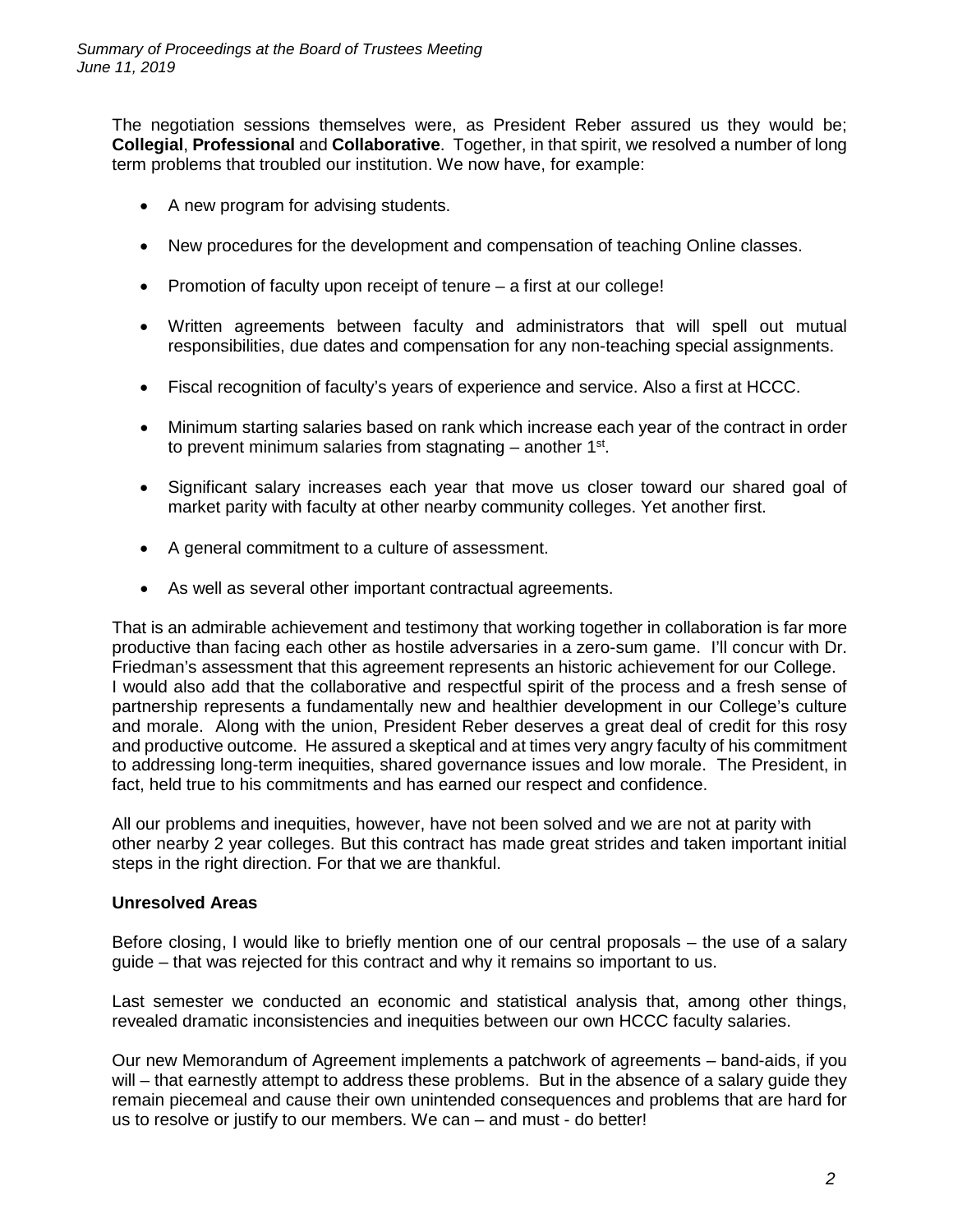*Summary of Proceedings at the Board of Trustees Meeting June 11, 2019*

Salary guides structurally adjust and fairly determine increments of pay based on a faculty member's years of experience, rank and year of the contract. It insures that salaries stay on a trajectory of incremental increases calculated with formulas that are categorically applied and fair to everyone. Dr. Reber has made a formal and sincere commitment to look into this with constituents of the college for the next cycle of contract negotiations. We hope the College Administration and Trustees see the wisdom and fairness in the adoption and application of a salary guide. We will be its strong advocates.

## **Final Thanks**

I sincerely thank President Reber. Through his good will, fair-mindedness, respectful and inclusive manner Chris has made an important contribution to changing the culture of our institution for the better. I also thank the College's negotiation team and especially my executive officers and our entire negotiation committee for their exceptional commitment, diligence and outstanding work. I don't believe our faculty have ever been better served. Thank You All.

### *President's Report*

Good evening, Trustees. Due to a conflict, SGA President Warren Rigby is unable to attend today's meeting. The transition of officers of the All College Council is underway and the new ACC Chair, Lauren Drew, will begin offering monthly reports at our next meeting. In their absence, I will offer two items.

- Warren Rigby, EOF Director Jose Lowe, and I have been appointed to the New Jersey Secretary of Higher Education's Working Group on Student Success. We will attend the organizational meeting in Trenton on Thursday, and we look forward to the opportunity to serve. The timing is excellent as we begin our *Achieving the Dream* work focusing on student success.
- **Secondly, I met with several of the outgoing and incoming All College Council officers** recently and we are working together on charges for the new President's Advisory Council on Diversity, Equity and Inclusion. We have discussed appointing several All College Council members as standing members of the Advisory Council. These ACC representatives will report to the ACC on the work of the Council, and serve as ACC liaisons for integrating the work of both organizations as appropriate. We plan to report to the College community on this model at our College Service Day in August.

This evening's agenda includes many action items, so I will keep my remarks brief.

First, allow me to offer my warm welcome to Silvia Rodriguez on behalf of the entire HCCC College community. Trustee Rodriguez, we all look forward to working with you and to your leadership, advocacy and support for our students and our college. I've had the pleasure of meeting and becoming acquainted with Trustee Rodriguez today. I'm delighted to share with you that Silvia brings a wealth of experience in K - 12 education. Her career includes serving as a teacher, a guidance counselor, and a bilingual counselor in the West New York area. She was recognized by the Governor of New Jersey for her excellence in K - 12 education.

Trustee Rodriguez shared with Chairman Netchert and me today that she was the third student to enroll at HCCC when she registered in 1974. Like so many members of our College community, she emigrated here from a foreign county, Cuba. She needed to achieve English language proficiency and shared with us that her experience at HCCC was really important in her life. Silvia, it is so wonderful to see you come full circle and join our Board. Would you like to offer any remarks?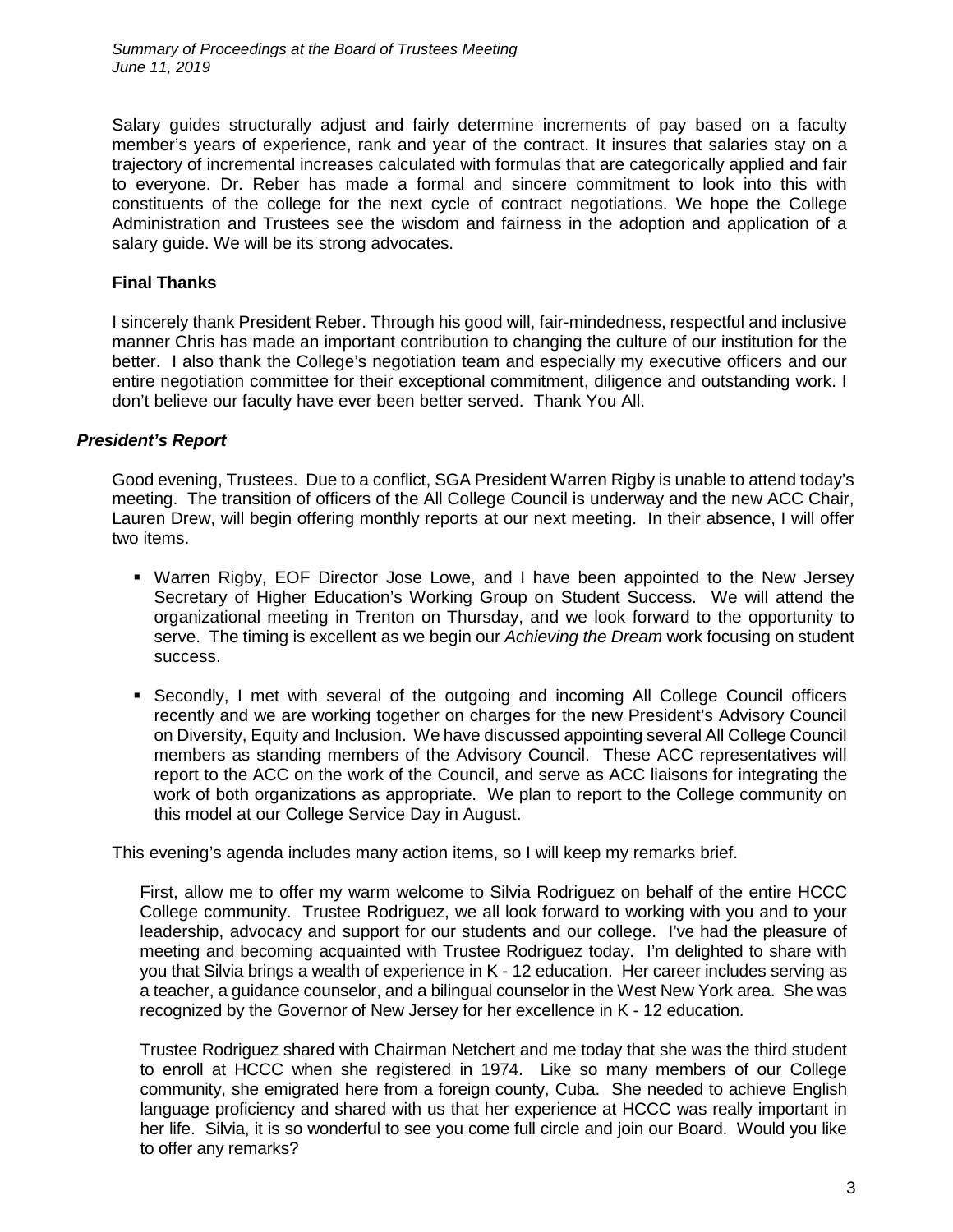## *Silvia Rodriguez offered the following comments.*

I feel like I am back home. This is an institution that opened the door for me to be where I am, and I am honored to come back. As a trustee, I will be able to help as much as I can those students, who, like me, have the opportunity to start at Hudson County Community College.

## *President Reber resumed his comments.*

I am also delighted to welcome Dr. Chris Conzen, our new Executive Director of the HCCC Secaucus Site at the new Hudson County Schools of Technology Frank Gargiulo Campus in Secaucus. Chris brings more than 15 years of experience in higher education administration and leadership, most recently as Assistant Dean for Student Services and Administrative Affairs at Montclair State University. Earlier in his career, Chris served as Associate Dean of Student Affairs at Lim College, and Director of Campus Activities and Student Leadership Development at the Eastern Campus of Suffolk County Community College. He was named Community College Professional of the Year by the National Association of Student Personnel Administrators.

### Welcome, Chris!

### *Chris Conzen offered the following comments.*

Thank you for being so welcoming, especially to my new colleagues.

Even though I just started here under a month ago, I feel like I have gained a wealth of knowledge that people have been able to share, and I greatly appreciate the help that people have provided. I feel like I have been here longer and in a good way. One of the assets that really attracted me to come to Hudson County Community College was the commitment of providing access and opportunity to the residents of Hudson County. I've seen that commitment with everyone that I've met. I'm really excited to extend that to more residents of the County through my work at the Secaucus Center. Thanks for welcoming me and making me a part of the community.

## *President Reber resumed his comments.*

After a year of hard work and trust building, our remaining three Collective Bargaining Tentative Contract Agreements are included on this evening's Board agenda.

As you are aware, the Board approved a new four-year contract with the Academic Administrators Association at the May meeting. As I shared in last week's *Green Memo*, our goals for the contract negotiations included a collaborative, transparent and respectful process focused on making progress in addressing salary concerns that have led to high employee turnover; outcomes that are viewed as positive in the eyes of our stakeholders; and a cost that is manageable for the institution. Together we have accomplished all of these goals. As in all contract negotiations, neither the unions nor the administration achieved everything they wanted, but nearly everyone agrees that the combined elements of the agreements are positive and will serve our employees and our college well.

Michael Ferlise, thank you for your kind remarks. We have all grown through this journey together. With regard to your final comments, we will now begin to focus on the goal of creating a position classification system that will be a component of our next negotiations in 2022. This will be important in our continuing work to support our employees through best HR practices, including processes to achieve and maintain internal salary equity across the College. I thank all who were involved in the negotiations process.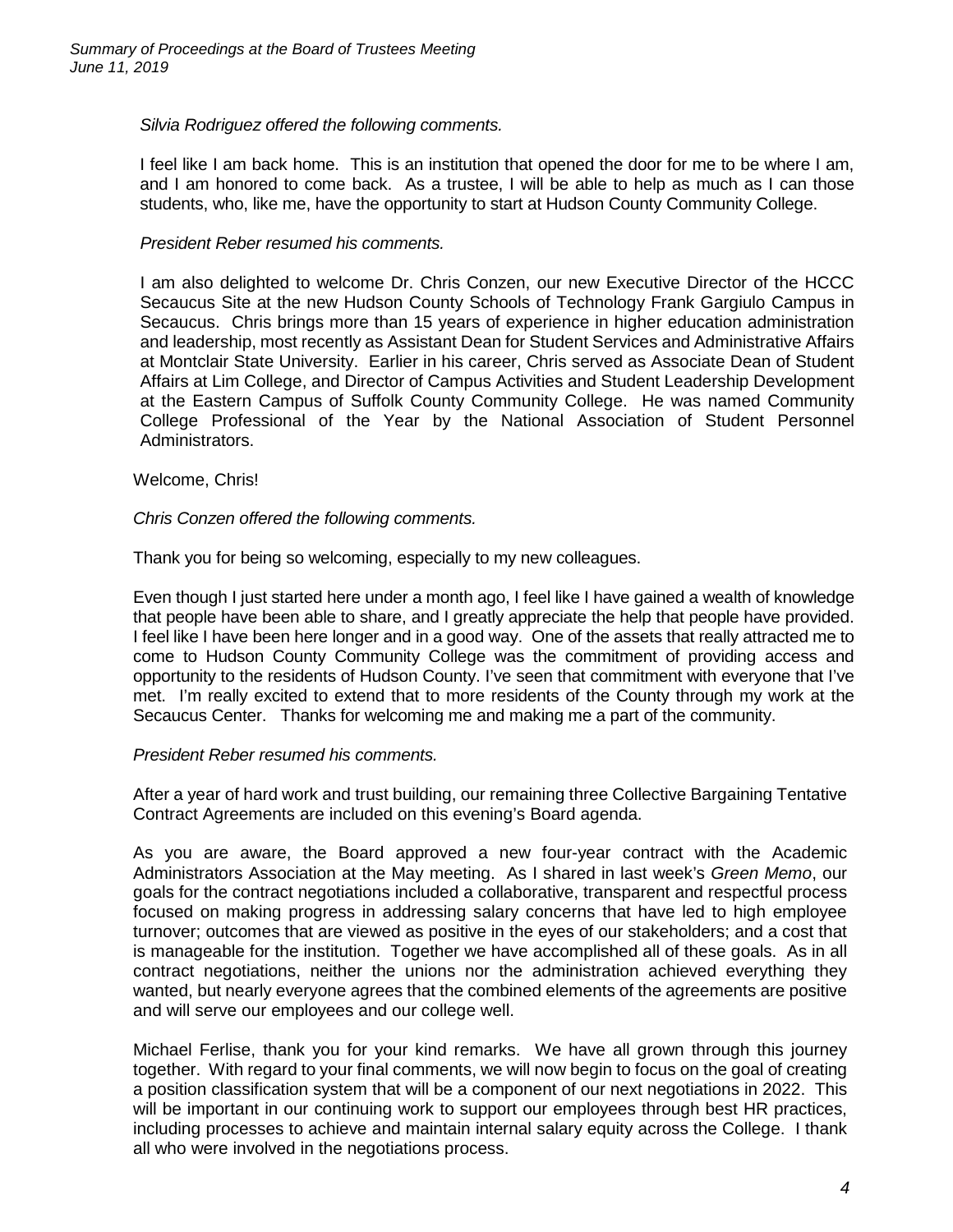Next week an HCCC team will attend a kickoff conference in Phoenix for *Achieving the Dream* new member colleges. We will spend considerable time there with our ATD Coaches, Dr. Mary Fifield and Dr. Rene Garcia, reviewing our student success efforts and data and beginning to identify areas of focus for the coming year in our student success, retention, completion and transfer agenda. We have scheduled three visits to campus during the upcoming year for Dr. Fifield and Dr. Garcia. These will occur on August 27 and 28; November 21 and 22; and March 5 and 6, 2020. These coaching visits will engage the entire college community.

Our Student Center renovation is now in the construction phase and moving forward in full force, and this evening you will act upon the appointment of a contractor to replace the North Hudson Campus roof. With your approval, this work will occur in July and early August, and will be completed as planned before the start of our new academic year.

And, finally, we learned last week that the Middle States Board of Commissioners will act upon our reaccreditation in a final meeting later this month. We will keep you informed and continue to expect a positive outcome.

## *Regular Monthly Reports and Recommendations*

- *1.* Minutes of the Regular Meeting of May 14, 2019 were approved.
- 2. *Gifts, Grants, and Contracts Report*

The College has received the following grants:

## **Title: Jean Krauss Youth Leadership & Career Development Forums**

**Agency:** NJ Department of Law and Public Safety; Office of the Attorney General

**Purpose of Grant:** The goal of the program is to host an inspiring and educational Youth Leadership Forum to motivate and educate high-need, at-risk, and/or justice-involved youth about the workforce opportunities available throughout Northern New Jersey.

**College Administrator**: Lori Margolin

**College Contribution**: \$0

**Award Amount:** \$30,000.00

## **Title: Opportunity Partnership Grant (OPG)**

**Agency:** NJ Department of Labor and Workforce Development

**Purpose of Grant:** The purpose of the grant is to provide training opportunities within the state's targeted industry sectors as identified in the LWD Notice of Grant Opportunity (NGO), thus creating a pathway to employment.

**College Administrator**: Lori Margolin

**College Contribution:** \$0

**Award Amount:** \$76,251.12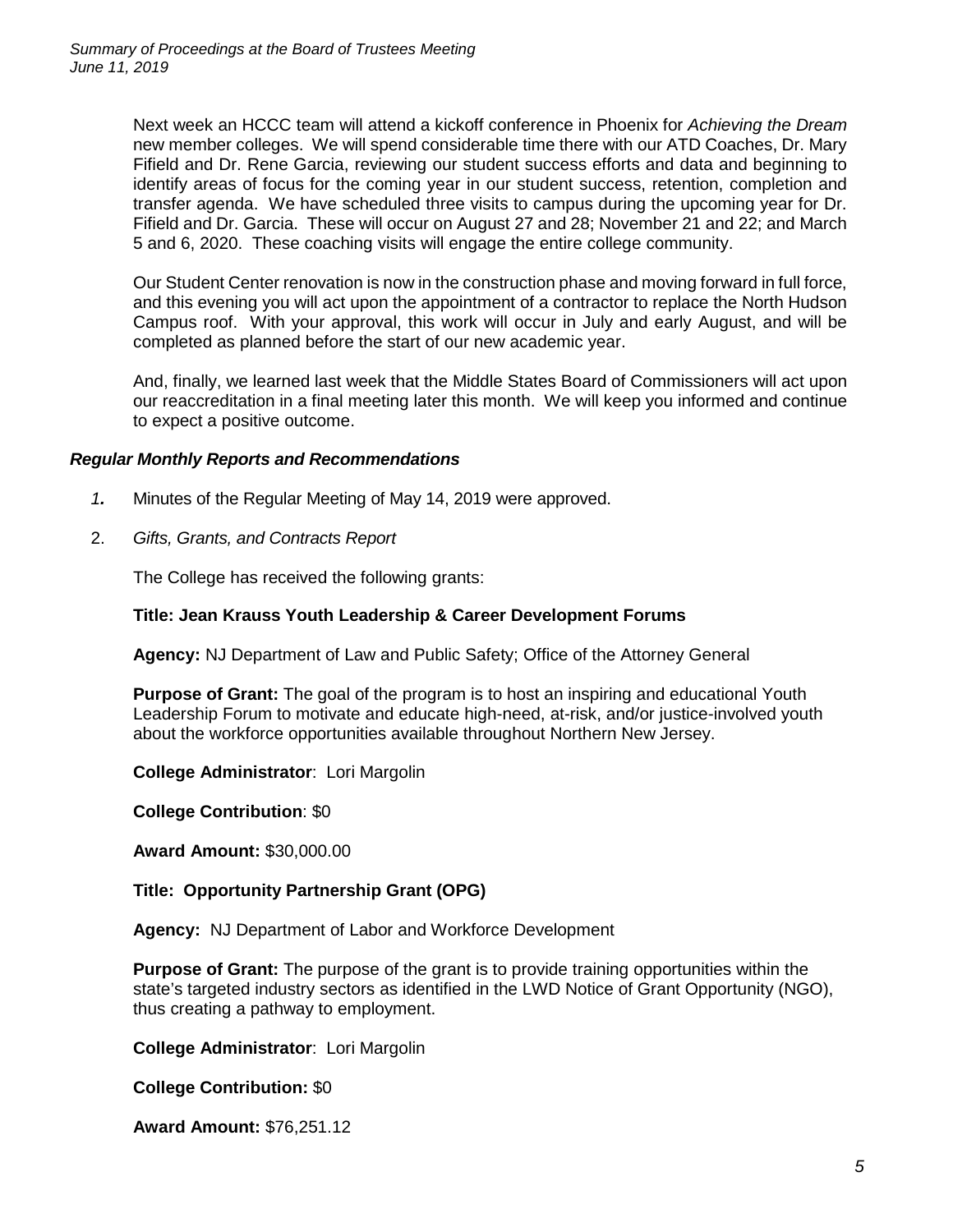# **Title: Carl D. Perkins Grant for Career and Technical Education (CTE)**

**Agency:** New Jersey Department of Education

**Purpose of Grant:** FY'20 Allocation for Direct Instructional Support of HCCC Career and Technical Education Programs.

**College Administrator:** Nydia James

**College Contribution:** \$0

**Award Amount:** \$853,600 (Second highest award among 19 NJ community colleges)

The following actions were taken concerning **fiscal, administrative, lease and capital recommendations** brought forward by the Administration and endorsed by the Finance Committee:

- 1. Resolution Rejecting Bid from Automated Building Controls, Inc. for HVAC Repairs and Installation was approved.
- 2. Resolution Approving Payment for Emergency Supplies in Response to Snow and Ice Storms from Tsigonia Paint Sales of Jersey City, New Jersey, at a cost not to exceed \$12,724, was approved.
- 3. Resolution Approving Payment for Emergency Supplies in Response to Flood Emergency from Tsigonia Paint Sales of Jersey City, New Jersey, at a cost not to exceed \$2,826, was approved.
- 4. Resolution Authorizing a Contract for Civil Engineering and Architectural Services from Dresdner Robin of Jersey City, New Jersey, at a cost not to exceed \$20,000.00, was approved.
- 5. Resolution Authorizing Purchase of Elevator Repair Services to ThyssenKrupp Elevator Corporation of Cranford, New Jersey, at a cost not to exceed \$20,000.00, was approved.
- 6. Resolution Authorizing Purchase of Elevator Repair Services for FY2020 from ThyssenKrupp Elevator Corporation of Cranford, New Jersey, at a cost not to exceed \$20,000.00, was approved.
- 7. Resolution Awarding HVAC Contract Maintenance and Repairs to Automated Building Controls of Neptune, New Jersey, for the term of five (5) years, from July 1, 2019 through June 30, 2024, at an estimated cost of \$214,000.00, was approved.
- 8. Resolution Awarding Rooftop Replacement for North Hudson Campus to Arco Construction of West Caldwell, New Jersey, at a cost not to exceed \$299,000, was approved.
- 9. Resolution Approving Auditing Services for FY 2019 from Donohue, Gironda, Doria & Tomkins LLC, at a cost not to exceed \$67,500.00, was approved.
- 10. Resolution Approving Agreement for Electronic Processing Services for FY 2020 from ACI Worldwide Corp. ("ACI"), of Naples, Florida, at a cost not to exceed \$175,000.00, was approved.
- 11. Resolution Authorizing Purchase of Liability & Casualty Insurance for FY 2020 from Borden Perlman Salisbury & Kelly Agency of Lawrenceville, New Jersey, at a cost not to exceed \$425,636.00, was approved.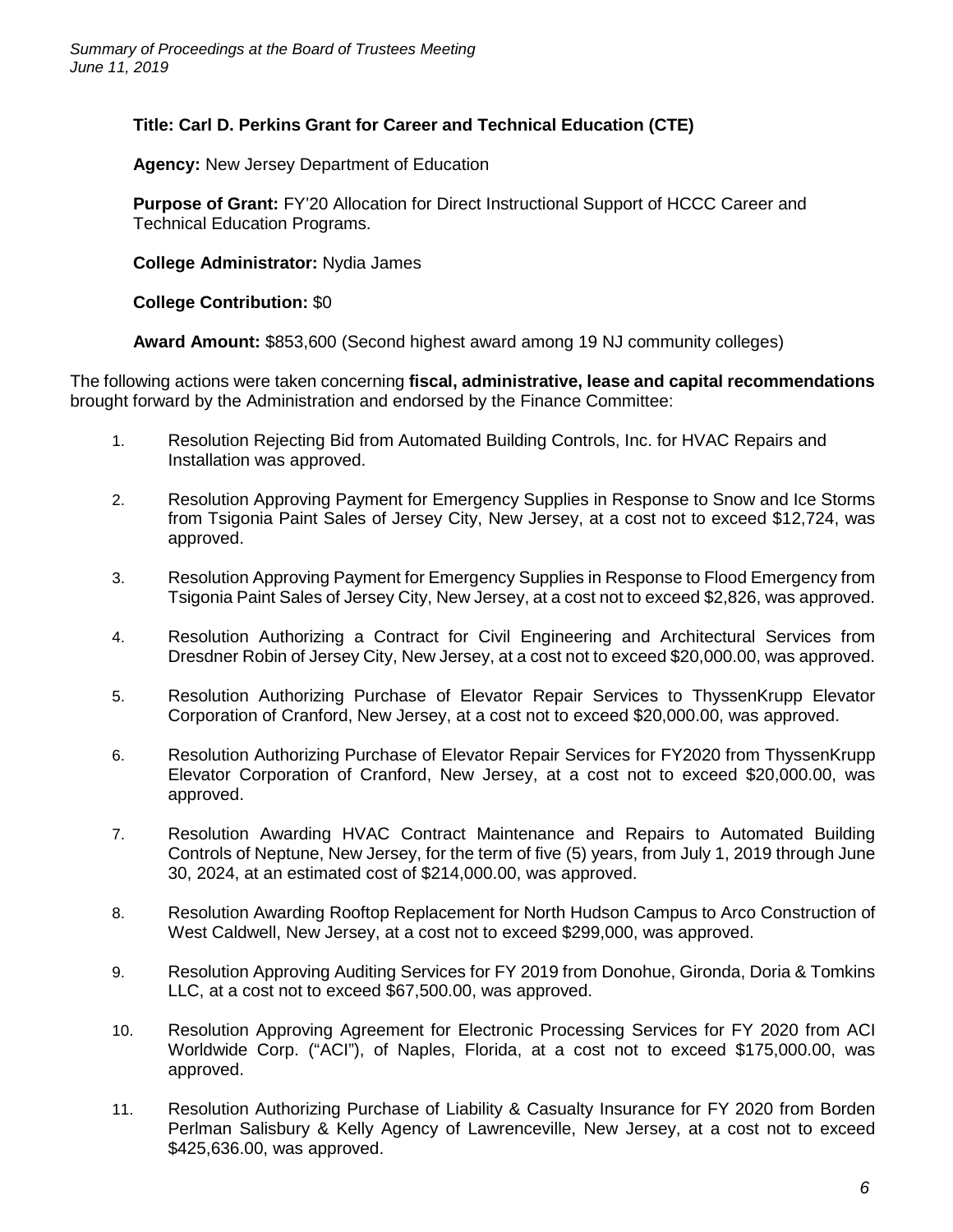- 12. Resolution to Increase Laboratory Fees for Coursework in the Associate in Applied Science and Certificate Programs in Paramedic Science for a total of \$300 per credit, effective Fall 2019, was approved.
- 13. Resolution Authorizing the Amendment for April 9, 2019 Resolution #16, Temporary Staffing for Human Resources Department, was approved.
- 14. Resolution Authorizing Purchase of Digital Advertisement Services for the Communications Department for FY2020 from Semgeeks/Positive Expectations of Belmar, New Jersey, at a cost not to exceed \$34,000.00, was approved.
- 15. Resolution Authorizing Purchase of Video/Podcast Services for the Communications Department for FY 2020 from Supermanos Inc. of Upper Pottstown, Pennsylvania, at a cost not to exceed \$34,000.00, was approved.
- 16. Resolution Authorizing Purchase of Promotional and Gift Items for the Communications Department for FY2020 from Howard Roe Gift Solutions of Englewood, New Jersey, at a cost not to exceed \$34,000.00, was approved.
- 17. Resolution Authorizing Purchase of Marketing and Advertising Services for the Communications Department for FY2020 from Campus Marketing of Portland, Oregon, at a cost not to exceed \$34,000.00, was approved.
- 18. Resolution Authorizing Purchase of Printing and Support Services for the Communications Department for FY2020 from Forms Tech Inc. of Hoboken, New Jersey, at a cost not to exceed \$34,000.00, was approved.
- 19. Resolution Authorizing Purchase of Photography Services for the Communications Department for FY2020 from Jersey Pictures of Hackettstown, New Jersey, at a cost not to exceed \$34,000.00, was approved.
- 20. Resolution Authorizing Purchase of Library Services for the Library Department for FY2020 from Ebsco Information Services of Ipswich, Massachusetts, at a cost not to exceed \$34,000.00, was approved.
- 21. Resolution Authorizing Purchase of Library and Subscription Services for the Library Department for FY2020 from Jersey Yankee Peddler of Hopkington, New Hampshire, at a cost not to exceed \$34,000.00, was approved.
- 22. Resolution Authorizing Purchase of Computer Equipment, Supplies, and Accessories for the Information Technology Services Department for FY2020 from SHI of Somerset, New Jersey, at a cost not to exceed \$34,000.00, was approved.
- 23. Resolution Authorizing Purchase of Computer Equipment, Supplies, and Accessories for the Information Technology Services Department for FY2020 from CDW-G of Vernon Hills, Illinois, at a cost not to exceed \$34,000.00, was approved.
- 24. Resolution Authorizing Purchase of Computer Equipment, Supplies, and Accessories for the Information Technology Services Department for FY2020 from GHA Technologies Inc. of Phoenix, Arizona, at a cost not to exceed \$34,000.00, was approved.
- 25. Resolution Authorizing Purchase of Computer Equipment, Supplies, and Accessories for the Information Technology Services Department for FY2020 from Dell Computers, at a cost not to exceed \$34,000.00, was approved.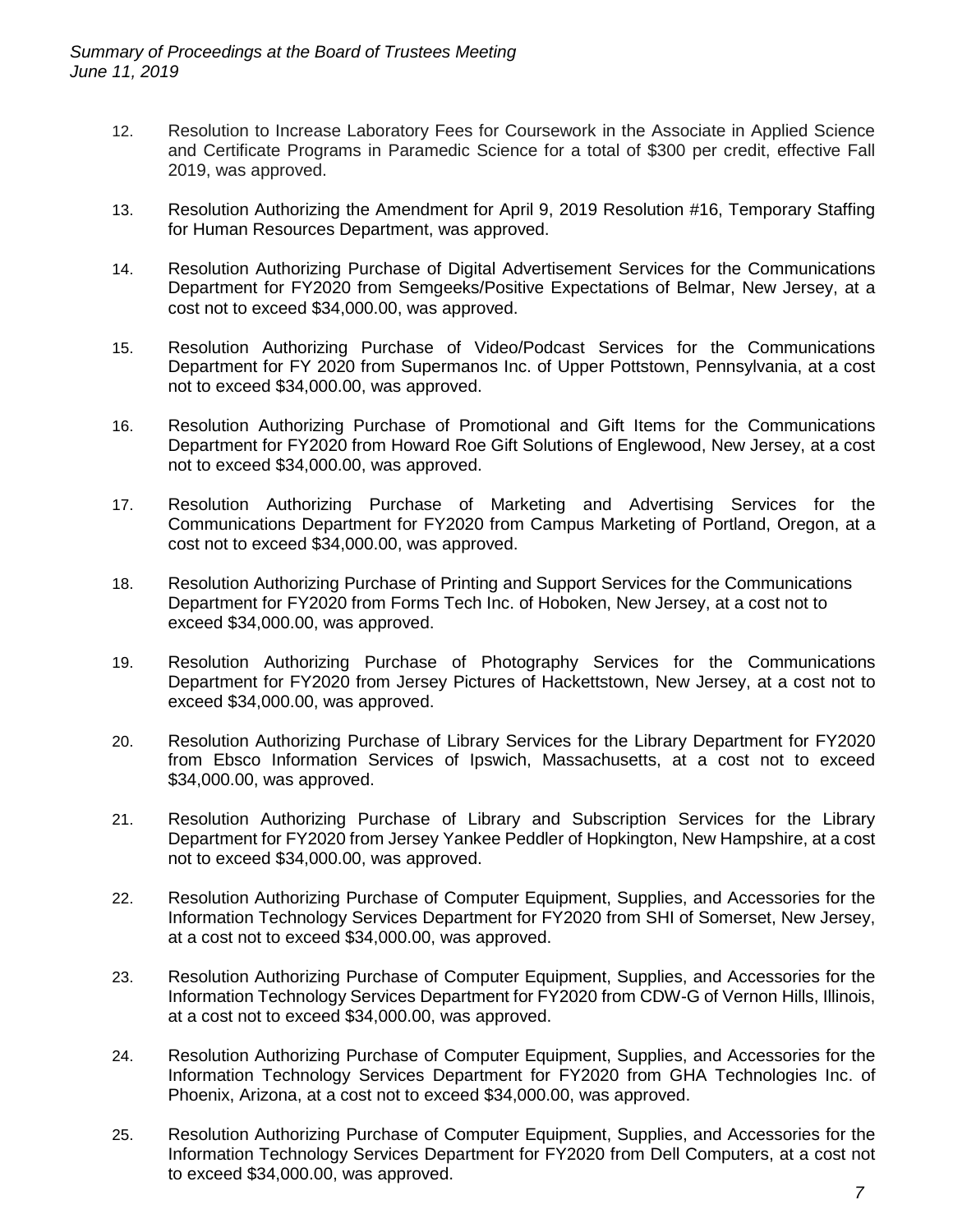- 26. Resolution Authorizing Purchase of Portable Sound Equipment for the Information Technology Services Department from Office Business Systems Inc. of Lincoln Park, New Jersey, at a cost not to exceed \$27,442.00, was approved.
- 27. Resolution Approving Purchase of Annual Renewal for Video Repository and License Media Hosting for the College Library for FY2020 from NJedge.net of Newark, New Jersey, at a cost not to exceed \$18,122.00, was approved.
- 28. Resolution Approving Agreement for Dual Admissions Program with Pittsburg State University (PSU) was approved.
- 29. Resolution to Establish Proposed Laboratory Fees for Specific Courses in the Associate in Science in Exercise Science Program was approved.
- 30. Resolution Authorizing 60 Month Lease of Multifunctional Printers/Copiers for the Libraries to TGI Office Automation of Edison, New Jersey, at an estimated annual cost of \$33,126.00, was approved.
- 31. Resolution Authorizing 60 Month Lease of Multifunctional Printers/Copiers for Journal Square Print Shop to Stewart Xerox of Mount Laurel, New Jersey, at an estimated annual cost of \$56,088.00, was approved.
- 32. Resolution Awarding Maintenance Agreement for 25 Existing Sharp Multifunctional Printers/Copiers to United Business Systems of Fairfield, New Jersey, at an estimated annual cost of \$6,000.00 and one-time fee of \$8,000 for an estimated total of \$14,000.00, was approved.
- 33. Resolution Authorizing the Purchase of Laboratory Equipment and Supplies for the STEM Building from Fischer Scientific of Hampton, New Hampshire, at a cost not to exceed \$19,000.00, was approved.
- 34. Resolution Authorizing Purchase of Laboratory Equipment and Supplies for the STEM Building from VWR of Radnor, Pennsylvania, at a cost not to exceed \$30,000.00, was approved.
- 35. Resolution Authorizing the Amendment to May 14, 2019 Resolution #23, Approving Memorandum of Understanding Between Robert Wood Johnson Barnabas Health Inc. (RWJ Barnabas Health) of New Jersey and HCCC for Training Program, to reflect the actual effective dates of June 1, 2019, through May 31, 2020, was approved
- 36. Resolution Authorizing Purchase of Student Training on Title IX, Sexual Assault Prevention and Diversity from EVERFI of Washington, DC, for a term of (2) years, from August 1, 2019 through July 31, 2021, at a cost not to exceed \$34,980.00, was approved.
- 37. Resolution Awarding Media Services Contract (News 12) Cable Advertisements for FY 2020 to News 12 New Jersey of Edison, New Jersey, at a cost not to exceed \$35,849.00, was approved.
- 38. Resolution Awarding Media Services Contract (Altice) for Cable Advertisements for FY 2020 to Altice of Hoboken, New Jersey, at a cost not to exceed \$43,724.00, was approved.
- 39. Resolution Awarding Media Services (Comcast) for Cable Advertisements for FY 2020 to Comcast Cable of Philadelphia, Pennsylvania, at a cost not to exceed \$64,055.00, was approved.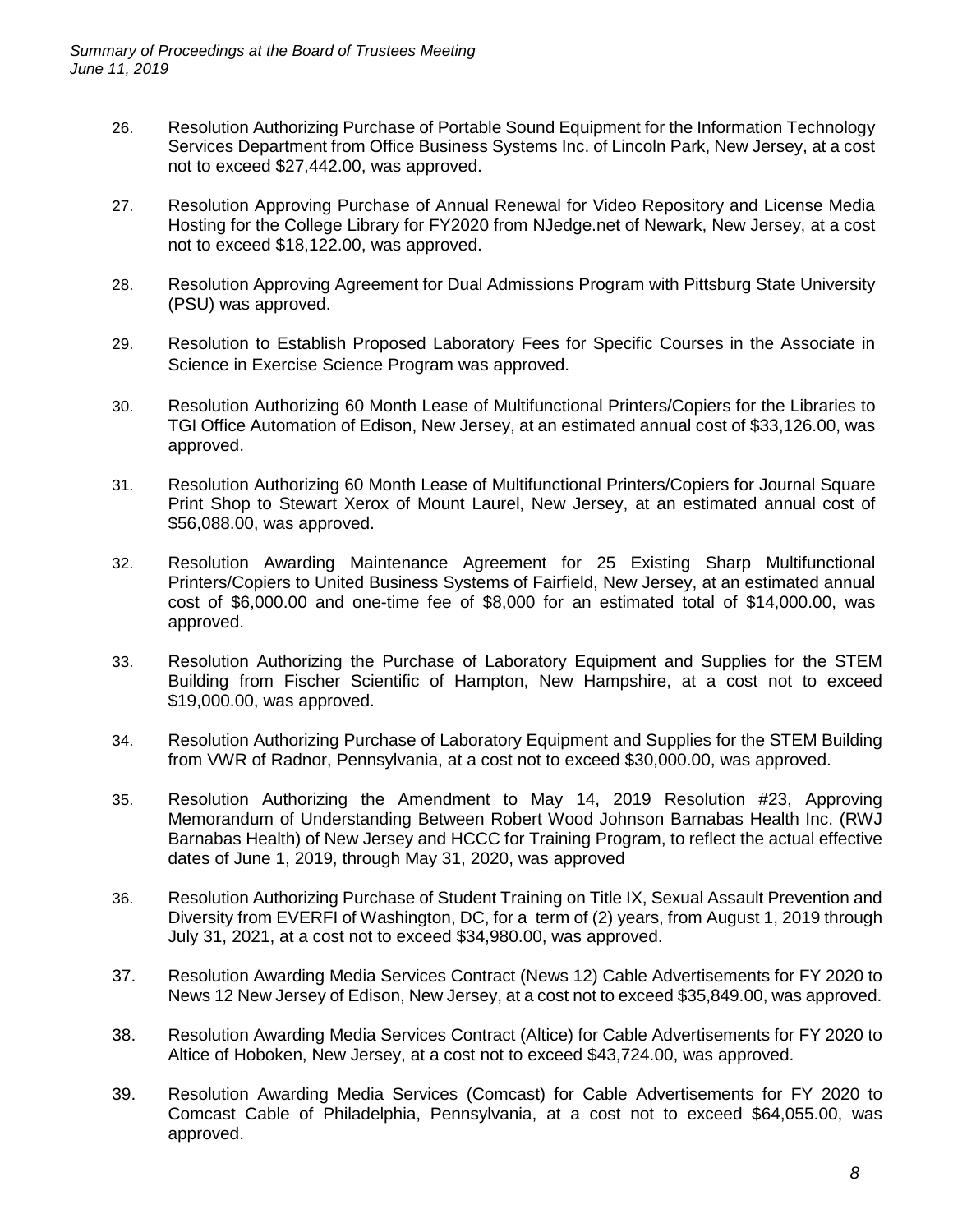40. Resolution Awarding Media Services for Transit Advertisement for FY 2020 to Intersection of Fairfield, New Jersey, at a cost not to exceed \$115,947.00, was approved.

The following actions were taken regarding **personnel recommendations** brought forward by the Administration and endorsed by the Personnel Committee:

- 1. The resignation of an Executive Administrative Assistant, Finance, was accepted.
- 2. The retirements of a College Lecturer, Nursing and Professor, Computer Technology, were accepted.
- 3. The appointments of Instructor, Academic Foundations and Instructor, Accounting, were approved.
- 4. Staff were appointed to the following full-time positions: Secretary, Center for Online Learning; Instructional Designer, Center for Online Learning; Executive Director, Institutional Research; Associate Director, Academic Advisement & Transfer Services; Program Assistant, Secaucus; Assistant Director of Admissions, Enrollment Services.
- 5. Staff were appointed to the following temporary full-time assignments effective until December 23, 2019: Administrative Assistant, Continuing Education and Workforce Development; Office Assistant, North Hudson Campus; Career Coach, Career Services; Coordinator, North Hudson Campus; Interim Director of Library Instruction; Academic Advisor, Student Affairs; Admissions Recruiter, Enrollment Services; Student Success Coach, Secaucus; Coordinator, Evening/Weekend/Off-S*it*e.
- 6. Modifications *of Staffing Table for FY 2019 Effective June 12, 2019, were approved.*

*Section One:*

#### *Delete Titles*

- *a. Student Development Associate*
- *b. Associate Director, Student Financial Assistance*
- *c. Assistant Director, Student Financial Assistance*
- *d. Student Financial Assistance Specialist*
- *e. Student Financial Assistance Aide*

#### *Section Two:*

#### *Add Titles*

- *a. Assistant Director, North Hudson Campus*
- *b. Associate Director, Financial Aid*
- *c. Assistant Director, Financial Aid*
- *d. Financial Aid Specialist*
- *e. Financial Aid Aide*
- *f. Coordinator, North Hudson Campus*
- *g. Administrative Assistant, Library*
- *h. Director, Center for Teaching, Learning, and Innovation*
- *i. Academic Advisor*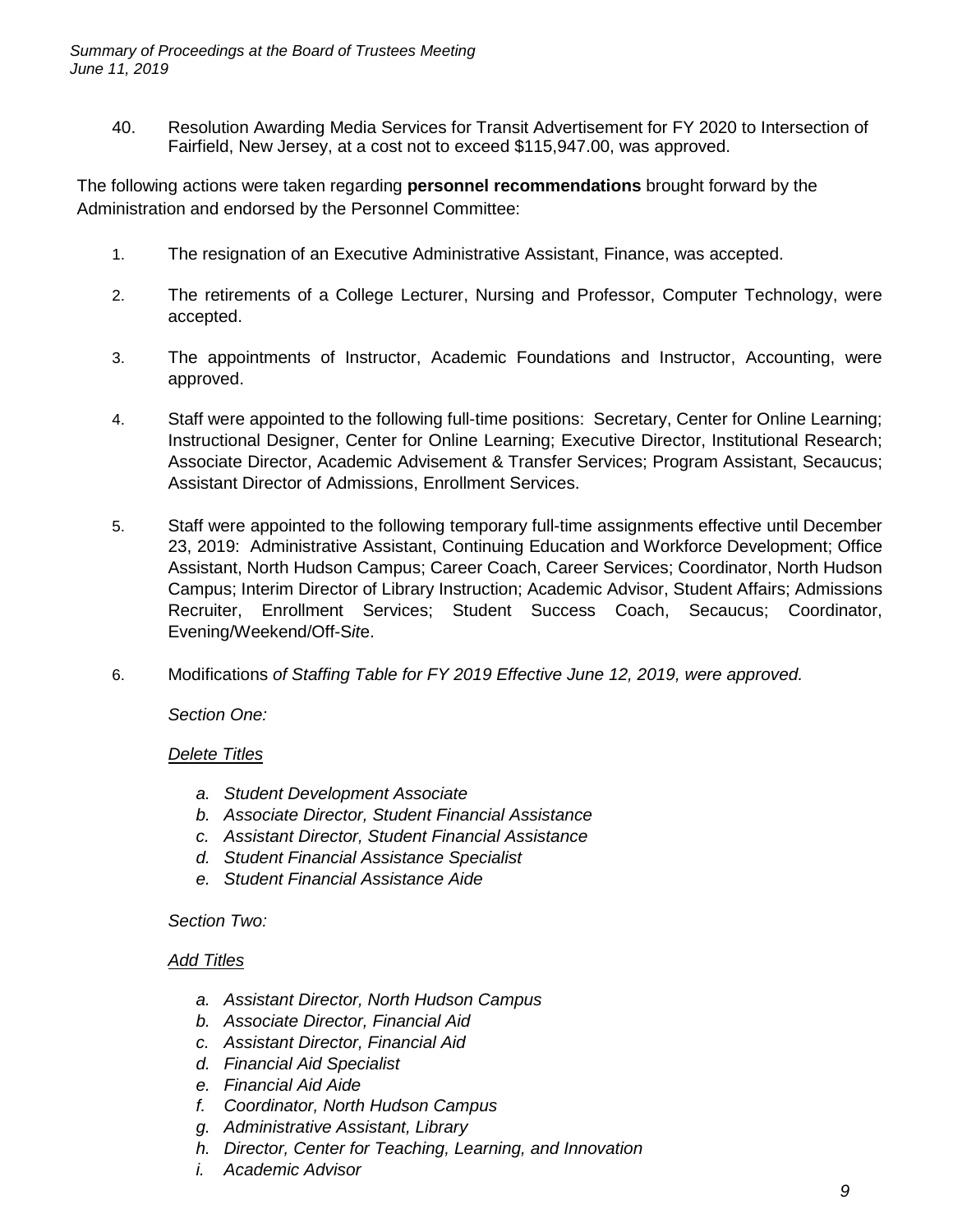*Summary of Proceedings at the Board of Trustees Meeting June 11, 2019*

# *Section Three:*

# *Change Title with Incumbents*

| <b>Name</b>               | <b>Title Changes</b>                          |                                                                                                    |
|---------------------------|-----------------------------------------------|----------------------------------------------------------------------------------------------------|
| Jason Figueroa            | From:<br>To:                                  | <b>Student Development Associate</b><br>Assistant Director, North Hudson Campus<br>(NHC)           |
|                           | Effective Date:                               | June 12, 2019                                                                                      |
| Paula Roberson            | From:<br>To:                                  | <b>Assessment Coordinator</b><br>Director, Center for Teaching, Learning,<br>and Innovation        |
|                           | Effective Date:                               | July 1, 2019                                                                                       |
| <b>Christine Peterson</b> | From:                                         | Associate Director, Student Financial<br>Assistance                                                |
|                           | To:<br>Effective Date: June 12, 2019          | Associate Director, Financial Aid                                                                  |
| <b>Julio Morales</b>      | From:                                         | <b>Assistant Director, Student Financial</b><br>Assistance                                         |
|                           | To:<br>Effective Date: June 12, 2019          | Assistant Director, Financial Aid                                                                  |
| <b>Flordeliza Foster</b>  | From:<br>To:<br>Effective Date: June 12, 2019 | <b>Student Financial Assistance Specialist</b><br><b>Financial Aid Specialist</b>                  |
| <b>Hital Patel</b>        | From:<br>To:<br>Effective Date: June 12, 2019 | <b>Student Financial Assistance Specialist</b><br><b>Financial Aid Specialist</b>                  |
| Maribel Alvarado-Bikai    | From:<br>To:<br>Effective Date:               | <b>Student Financial Assistance Specialist</b><br><b>Financial Aid Specialist</b><br>June 12, 2019 |
| Ana Moran                 | From:<br>To:<br>Effective Date: June 12, 2019 | <b>Student Financial Assistance Specialist</b><br><b>Financial Aid Specialist</b>                  |
| Sheila Soriano            | From:<br>To:<br>Effective Date:               | <b>Student Financial Assistance Specialist</b><br><b>Financial Aid Specialist</b><br>June 12, 2019 |
| Danitza Espinales         | From:<br>To:<br>Effective Date:               | <b>Student Financial Assistance Specialist</b><br><b>Financial Aid Specialist</b><br>June 12, 2019 |
| <b>Ines Franco</b>        | From:<br>To:<br>Effective Date:               | <b>Student Financial Assistance Specialist</b><br><b>Financial Aid Specialist</b><br>June 12, 2019 |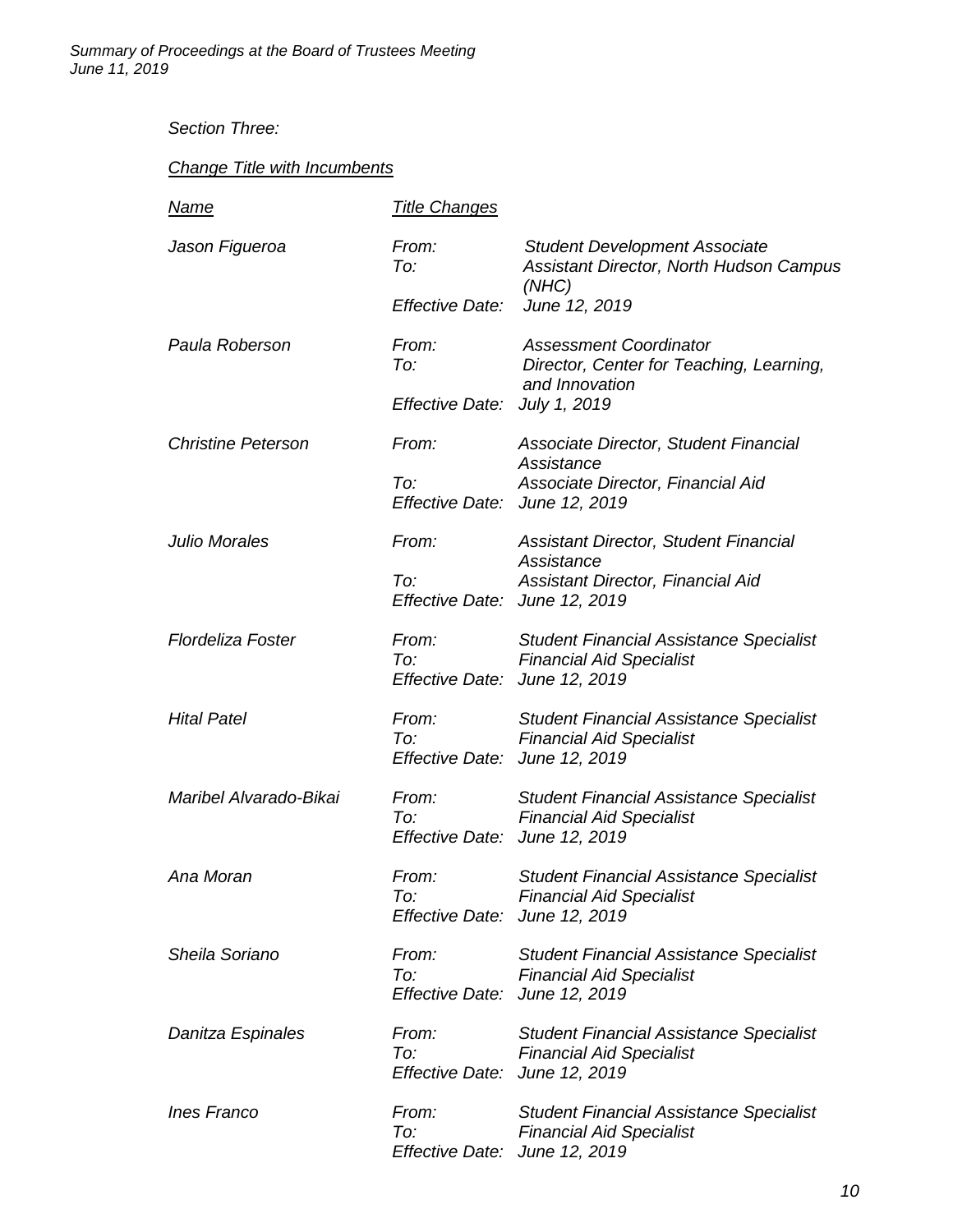| Shaniqua Matos                                       | From:<br>To:<br><i>Effective Date:</i> | <b>Student Financial Assistance Aide</b><br><b>Financial Aid Aide</b><br>June 12, 2019      |  |  |  |
|------------------------------------------------------|----------------------------------------|---------------------------------------------------------------------------------------------|--|--|--|
| Section Four:                                        |                                        |                                                                                             |  |  |  |
| Salaries Impacted by Staff Title or Position Changes |                                        |                                                                                             |  |  |  |
| <b>Administrative Employees</b>                      |                                        |                                                                                             |  |  |  |
| Jason Figueroa                                       |                                        | Assistant Director, North Hudson Campus<br>Salary From: \$36,414.00<br>\$50,000.00<br>To: T |  |  |  |
| Paula Roberson                                       | Innovation                             | Director, Center for Teaching, Learning, and<br>Salary From: \$52,020.00<br>To: \$65,000.00 |  |  |  |
| <b>Support Staff</b>                                 |                                        |                                                                                             |  |  |  |
| Hardik Sanghavi                                      |                                        | Data Network Administrator<br>Salary From: \$42,448.00                                      |  |  |  |

7. Appointments of New & Continuing Part-time Hires Effective June 12, 2019 until December 23, 2019, were approved.

*To: \$50,000.00*

- 8. Appointments of New Hire Adjuncts Summer/Fall 2019, were approved.
- 9. Resolution Authorizing Salary Equity Adjustments Consistent with the Diane B. Allen Act ("Allen Act"), Effective July 1, 2018, was approved.
- 10. Resolution Authorizing a 3% Increase in Base Salary for all Confidential Employees, was approved.
- 11. Resolution Authorizing Extending Part-time Staff Appointments to a Maximum of 12 months, was approved.
- 12. Resolution Authorizing Collective Bargaining Agreement between Hudson County Community College and the Hudson County Community College Professional Association, was approved.
- 13. Resolution Authorizing Collective Bargaining Agreement between Hudson County Community College and the Hudson County Community College Support Staff Federation, was approved.
- 14. Resolution Authorizing Collective Bargaining Agreement between Hudson County Community College and the Hudson County Community College Adjunct Faculty Federation, was approved.